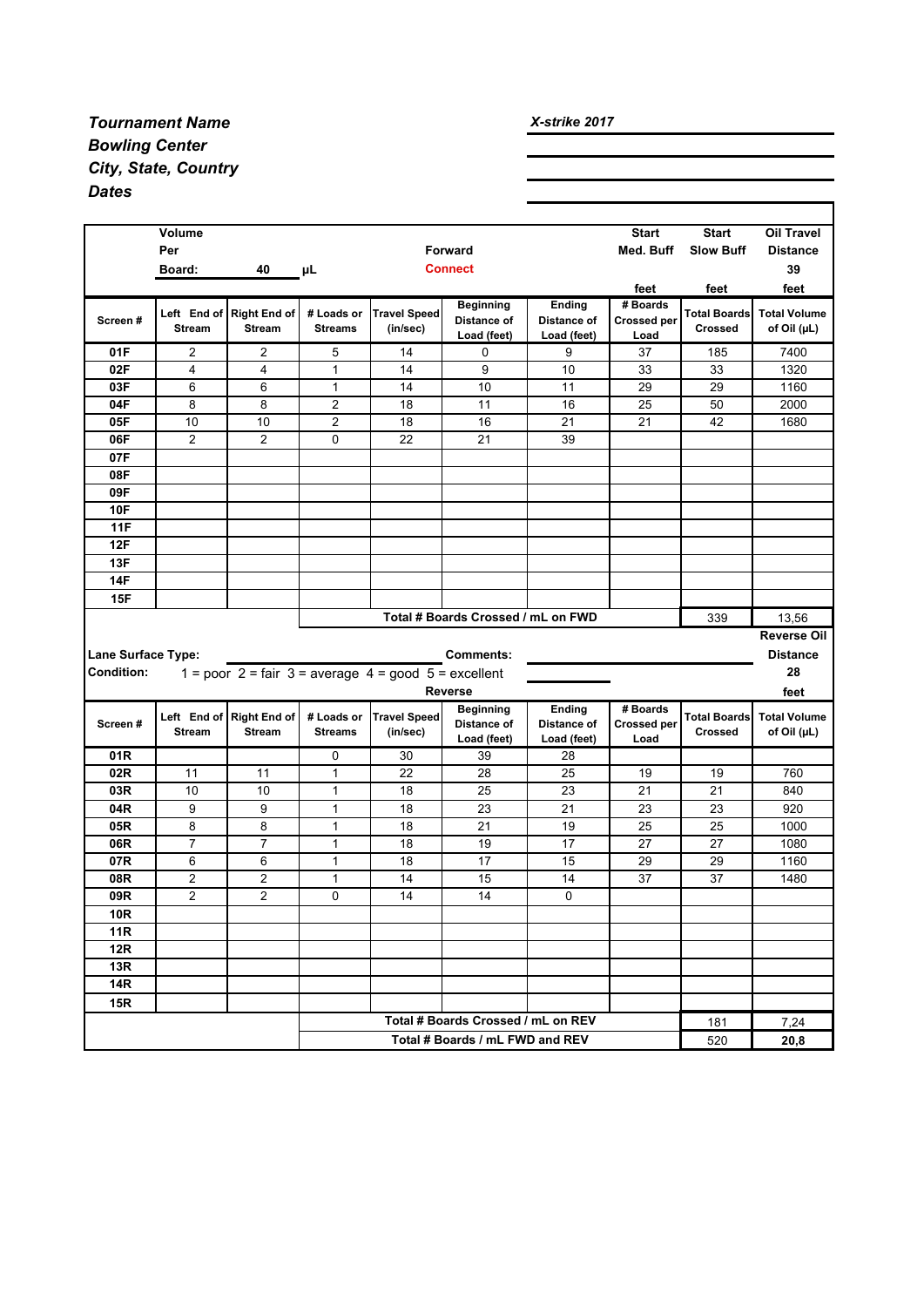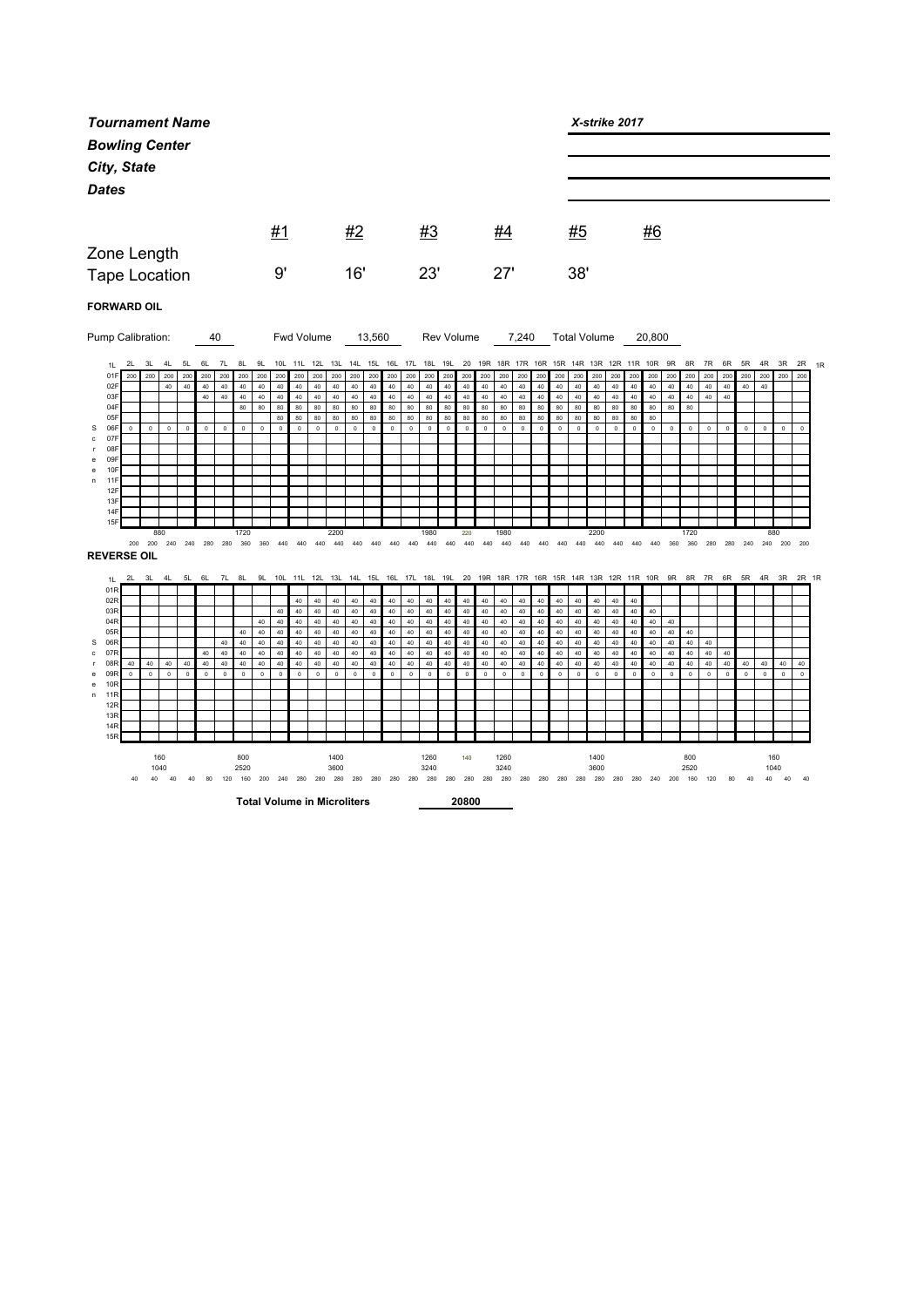

## **X-strike 2017 Composite Pattern**